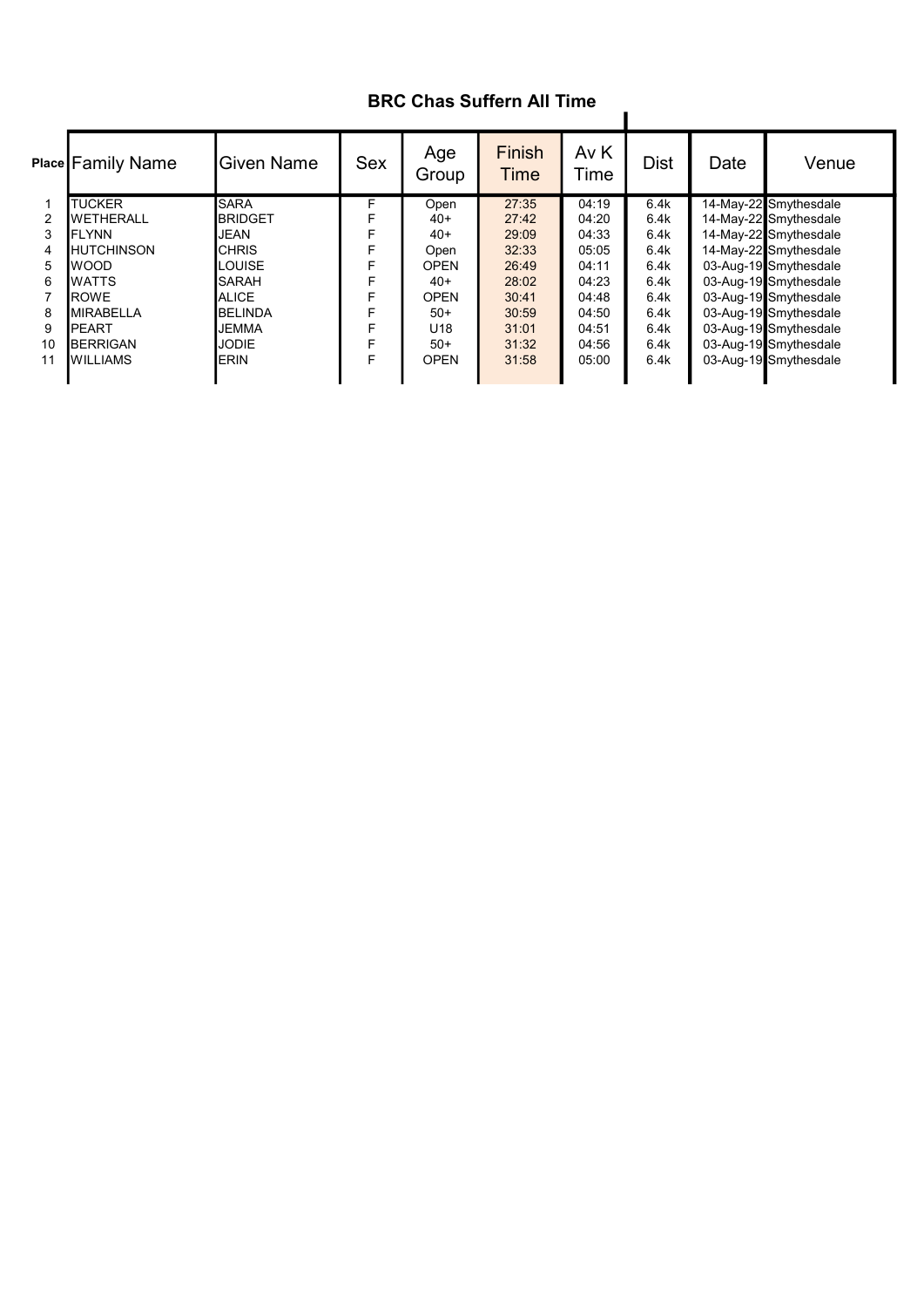## BRC Chas Suffern All Time

 $\blacksquare$ 

|                | <b>Place Family Name</b> | <b>Given Name</b> | Sex       | Age<br>Group    | Finish<br><b>Time</b> | Av K<br>Time   | <b>Dist</b>  | Date | Venue                                                     |
|----------------|--------------------------|-------------------|-----------|-----------------|-----------------------|----------------|--------------|------|-----------------------------------------------------------|
| 1              | Moneghetti               | Steve             | M         | $40+$           | 19:55                 | 03:07          | 6.4k         |      | 12-Jun-04 Lake Burrumbeet                                 |
| $\overline{2}$ | Nankervis                | Shane             | M         | Open            | 20:30                 | 03:12          | 6.4k         |      | 14-Jun-02 Lake Burrumbeet                                 |
| 3              | Gleisner                 | Richard           | М         | Open            | 20:33                 | 03:13          | 6.4k         |      | 14-Jun-02 Lake Burrumbeet                                 |
| 4              | Ellis                    | Rob               | М         | Open            | 20:35                 | 03:13          | 6.4k         |      | 13-Jun-03 Lake Burrumbeet                                 |
| 5              | Fenn                     | Paul              | M         | Open            | 20:51                 | 03:15          | 6.4k         |      | 07-Jun-08 Lake Burrumbeet                                 |
| 6              | Huggett                  | Jamie             | М         | U20             | 20:53                 | 03:16          | 6.4k         |      | 07-Jun-14 Lake Burrumbeet                                 |
| $\overline{7}$ | Lynch                    | Darren            | М         | Open            | 20:58                 | 03:17          | 6.4k         |      | 06-Jun-98 Lake Burrumbeet                                 |
| 8              | Walsh                    | John              | M         | $40+$           | 20:59                 | 03:17          | 6.4k         |      | 07-Jun-86 Lake Burrumbeet                                 |
| 9              | VANRAAPHORST             | <b>NICHOLAS</b>   | M         | <b>OPEN</b>     | 21:05                 | 03:18          | 6.4k         |      | 11-Jun-11 Lake Burrumbeet                                 |
| 10             | Bourke                   | Jay               | М         | Open            | 21:05                 | 03:18          | 6.4k         |      | 14-Jun-02 Lake Burrumbeet                                 |
| 11<br>12       | Allie<br>Prendergast     | Jason<br>Maurice  | М<br>М    | Open            | 21:11<br>21:12        | 03:19<br>03:19 | 6.4k<br>6.4k |      | 12-Jun-99 Lake Burrumbeet<br>06-Jun-98 Lake Burrumbeet    |
| 13             | Schreenan                | Eddie             | Male      | Open<br>Open    | 21:15                 | 03:19          | 6.4k         |      | 14-Jun-58 Miners Race Course                              |
| 14             | Brown                    | Wal               | M         | Open            | 21:16                 | 03:19          | 6.4k         |      | 02-Jun-56 Miners Race Course                              |
| 15             | FORD                     | WILL              | M         | Open            | 21:21                 | 03:20          | 6.4k         |      | 14-May-22 Smythesdale                                     |
| 16             | McMahon                  | <b>Steve</b>      | M         | Open            | 21:22                 | 03:20          | 6.4k         |      | 12-Jun-99 Lake Burrumbeet                                 |
| 17             | Robertson                | Peter             | Male      | U <sub>19</sub> | 21:25                 | 03:21          | 6.4k         |      | 14-Jun-58 Miners Race Course                              |
| 18             | Macdonald                | Matthew           | M         | Open            | 21:27                 | 03:21          | 6.4k         |      | 13-Jun-03 Lake Burrumbeet                                 |
| 19             | Russell                  | Andrew            | M         | U20             | 21:31                 | 03:22          | 6.4k         |      | 06-Jun-98 Lake Burrumbeet                                 |
| 20             | Schreenan                | Leo               | Male      | Open            | 21:39                 | 03:23          | 6.4k         |      | 15-Jun-57 Miners Race Course                              |
| 21             | Green                    | Aaron             | M         | U20             | 21:43                 | 03:24          | 6.4k         |      | 06-Jun-09 Lake Burrumbeet                                 |
| 22             | Davis                    | Alexander         | M         | U18             | 21:47                 | 03:24          | 6.4k         |      | 07-Jun-08 Lake Burrumbeet                                 |
| 23             | Fahy                     | Benjamin          | M         | Open            | 21:59                 | 03:26          | 6.4k         |      | 06-Jun-09 Lake Burrumbeet                                 |
| 24             | Hayes                    | Paul              | M         | $40+$           | 22:05                 | 03:27          | 6.4k         |      | 06-Jun-98 Lake Burrumbeet                                 |
| 25             | <b>BEECHEY</b>           | <b>CHRIS</b>      | M         | <b>OPEN</b>     | 22:06                 | 03:27          | 6.4k         |      | 05-Jun-10 Lake Burrumbeet                                 |
| 26             | Pierce                   | Michael           | М         | Open            | 22:07                 | 03:27          | 6.4k         |      | 12-Jun-04 Lake Burrumbeet                                 |
| 27             | Papworth                 | Des               | Male      | U19             | 22:08                 | 03:27          | 6.4k         |      | 02-Jun-56 Miners Race Course                              |
| 28             | Boyle                    | Dennis            | М         | $40+$           | 22:18                 | 03:29          | 6.4k         |      | 12-Jun-04 Lake Burrumbeet                                 |
| 29             | <b>Bourke</b>            | Chris             | М         | Open            | 22:19                 | 03:29          | 6.4k         |      | 06-Jun-09 Lake Burrumbeet                                 |
| 30             | Hassell                  | Jack              | Male      | Open            | 22:20                 | 03:29          | 6.4k         |      | 02-Jun-56 Miners Race Course                              |
| 31             | Boadle                   | Robert            | M         | Open            | 22:21                 | 03:30          | 6.4k         |      | 08-Jun-07 Lake Burrumbeet                                 |
| 32             | Hayes                    | Michael           | Male      | Open            | 22:21                 | 03:30          | 6.4k         |      | 15-Jun-57 Miners Race Course                              |
| 33             | Hayes                    | Joe               | Male      | U17             | 22:27                 | 03:30          | 6.4k         |      | 14-Jun-58 Miners Race Course                              |
| 34             | Howley                   | Chris             | M         | Open            | 22:30                 | 03:31          | 6.4k         |      | 09-Jun-06 Lake Burrumbeet                                 |
| 35             | lSharman                 | Wally             | Male      | Open            | 22:30                 | 03:31          | 6.4k         |      | 15-Jun-57 Miners Race Course                              |
| 36             | Constable                | Keith             | Male      | Open            | 22:30                 | 03:31          | 6.4k         |      | 14-Jun-58 Miners Race Course                              |
| 37             | Howard                   | Alexander         | M         | U20             | 22:32                 | 03:31          | 6.4k         |      | 06-Jun-09 Lake Burrumbeet                                 |
| 38             | Clark                    | Ben               | М         | Open            | 22:32                 | 03:31          | 6.4k         |      | 12-Jun-04 Lake Burrumbeet                                 |
| 39             | Lockyer                  | Brian             | М         | Open            | 22:32                 | 03:31          | 6.4k         |      | 12-Jun-99 Lake Burrumbeet                                 |
| 40             | Carlson                  | Scott             | M         | Open            | 22:34                 | 03:32          | 6.4k         |      | 08-Jun-01 Lake Burrumbeet                                 |
| 41<br>42       | VanRaaphorst             | Gerard<br>William | М         | Open            | 22:37                 | 03:32          | 6.4k         |      | 14-Jun-02 Lake Burrumbeet<br>14-Jun-58 Miners Race Course |
| 43             | O'Loughlin<br>Graham     | Jim               | Male<br>M | Open<br>Open    | 22:38<br>22:41        | 03:32<br>03:33 | 6.4k<br>6.4k |      | 07-Jun-86 Lake Burrumbeet                                 |
| 44             | Buenen                   | John              | Male      | Open            | 22:50                 | 03:34          | 6.4k         |      | 14-Jun-58 Miners Race Course                              |
| 45             | Wood                     | Andrew            | M         | Open            | 22:52                 | 03:34          | 6.4k         |      | 12-Jun-99 Lake Burrumbeet                                 |
| 46             | Wilson                   | Rob               | M         | Open            | 22:54                 | 03:35          | 6.4k         |      | 07-Jun-86 Lake Burrumbeet                                 |
| 47             | Robertson                | Richard           | Male      | Open            | 22:56                 | 03:35          | 6.4k         |      | 14-Jun-58 Miners Race Course                              |
| 48             | VanRaaphorst             | Ron               | М         | Open            | 23:02                 | 03:36          | 6.4k         |      | 12-Jun-04 Lake Burrumbeet                                 |
| 49             | Hutchinson               | Frank             | Male      | Open            | 23:02                 | 03:36          | 6.4k         |      | 02-Jun-56 Miners Race Course                              |
| 50             | Quick                    | Jaren             | М         | U18             | 23:05                 | 03:36          | 6.4k         |      | 15-Jul-00 Lake Burrumbeet                                 |
| 51             | McMahon                  | Kevin             | Male      | Open            | 23:08                 | 03:37          | 6.4k         |      | 15-Jun-57 Miners Race Course                              |
| 52             | Duffy                    | <b>Barry</b>      | Male      | U19             | 23:10                 | 03:37          | 6.4k         |      | 14-Jun-58 Miners Race Course                              |
| 53             | Williams                 | Geoff             | Male      | Open            | 23:11                 | 03:37          | 6.4k         |      | 15-Jun-57 Miners Race Course                              |
| 54             | DeKort                   | Alf               | Male      | Open            | 23:16                 | 03:38          | 6.4k         |      | 13-Jun-59 Miners Race Course                              |
| 55             | Roden                    | Gary              | М         | Open            | 23:17                 | 03:38          | 6.4k         |      | 07-Jun-86 Lake Burrumbeet                                 |
| 56             | Davey                    | Peter             | Male      | Open            | 23:19                 | 03:39          | 6.4k         |      | 02-Jun-56 Miners Race Course                              |
| 57             | Caddy                    | Jim               | Male      | U19             | 23:20                 | 03:39          | 6.4k         |      | 14-Jun-58 Miners Race Course                              |
| 58             | GRIGG                    | <b>DAVID</b>      | М         | <b>OPEN</b>     | 23:20                 | 03:39          | 6.4k         |      | 14-May-22 Smythesdale                                     |
| 59             | McClure                  | Graham            | Male      | U19             | 23:24                 | 03:39          | 6.4k         |      | 13-Jun-59 Miners Race Course                              |
| 60             | Ellis                    | David             | M         | U18             | 23:28                 | 03:40          | 6.4k         |      | 12-Jun-99 Lake Burrumbeet                                 |
| 61             | Gilbert                  | Grant             | М         | $40+$           | 23:35                 | 03:41          | 6.4k         |      | 07-Jun-08 Lake Burrumbeet                                 |
| 62             | Beaston                  | <b>Brian</b>      | M         | Open            | 23:37                 | 03:41          | 6.4k         |      | 07-Jun-52 Miners Race Course                              |
| 63             | Hanrahan                 | <b>Brian</b>      | Male      | U19             | 23:37                 | 03:41          | 6.4k         |      | 14-Jun-58 Miners Race Course                              |
| 64             | Grant                    | John              | Male      | Open            | 23:38                 | 03:42          | 6.4k         |      | 02-Jun-56 Miners Race Course                              |
| 65             | Caddy                    | Vern              | Male      | U19             | 23:40                 | 03:42          | 6.4k         |      | 13-Jun-59 Miners Race Course                              |